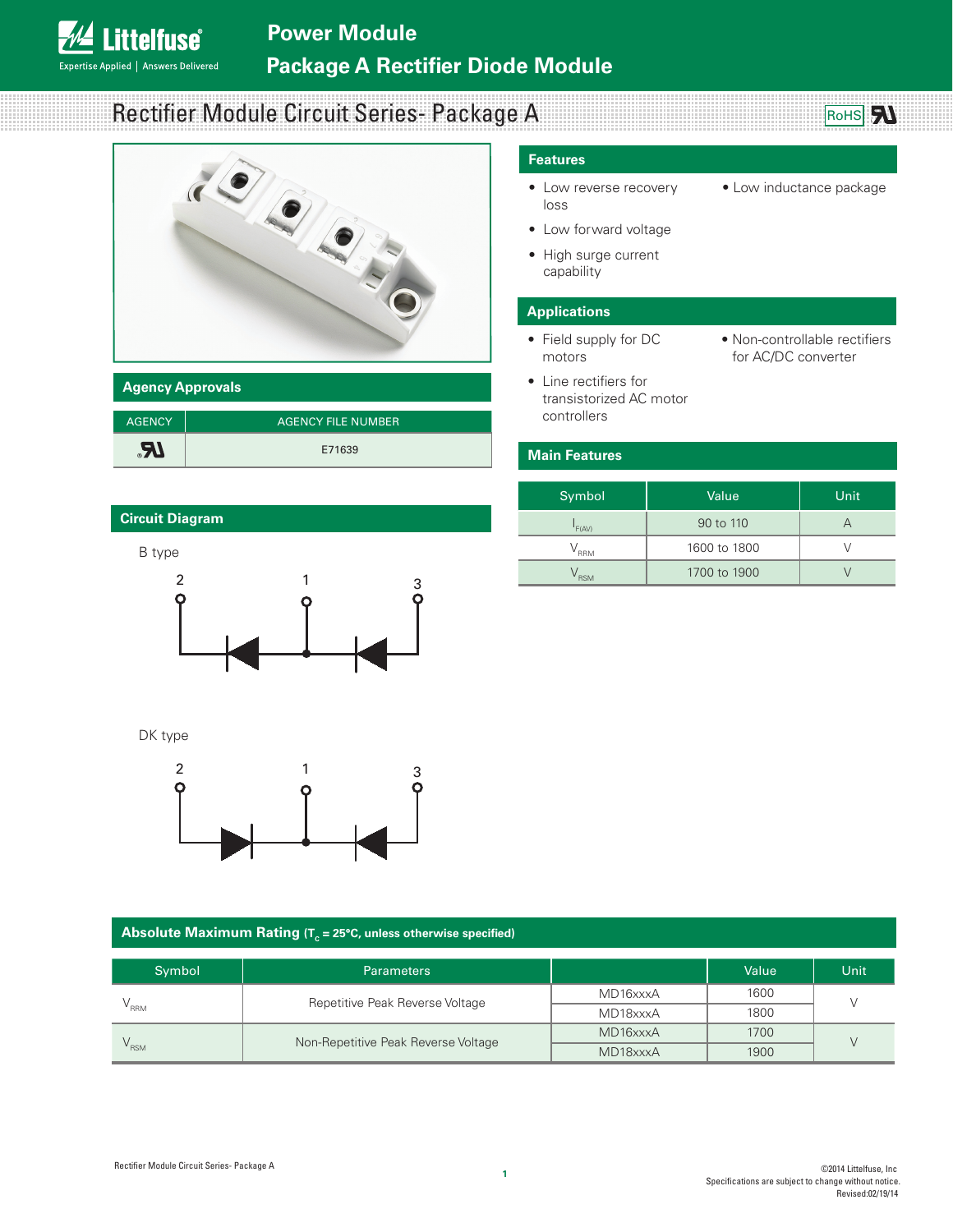### Absolute Maximum Ratings (T<sub>c</sub> = 25°C, unless otherwise specified)

|                        |                              |                                         | <b>Values</b>   |          |                   |  |
|------------------------|------------------------------|-----------------------------------------|-----------------|----------|-------------------|--|
| Symbol                 | <b>Parameters</b>            | <b>Test Conditions</b>                  | MDxx90A         | MDxx110A | Unit              |  |
| F(AV)                  | Average Forward Current      | Single phase, half wave                 | 90              | 110      | A                 |  |
| F(RMS)                 | <b>RMS Forward Current</b>   | 180°C conduction, T <sub>c</sub> =85°C  | 141             | 170      | $\overline{A}$    |  |
|                        | Non-Repetitive Surge Forward | $T_c = 45^{\circ}$ C, 50Hz, Single wave | 2000            | 2500     | A                 |  |
| <sup>1</sup> FSM       | Current                      | T <sub>c</sub> =45°C, 60Hz, Single wave | 2200            | 2700     |                   |  |
| $ ^{2}t$               |                              | $T_c = 45^{\circ}$ C, 50Hz, Single wave | 20.0            | 31.2     | KA <sup>2</sup> S |  |
|                        | $I2t$ (For Fusing)           | T <sub>c</sub> =45°C, 60Hz, Single wave | 20.1            | 30.2     |                   |  |
| $P_{\rm D}$            | Power Dissipation            |                                         | 310             | 410      | W                 |  |
| $T_{\rm J}$            | Junction Temperature         |                                         | $-40$ to $+150$ |          | $^{\circ}C$       |  |
| ${\sf T}_{\text{STG}}$ | Storage Temperature Range    |                                         | $-40$ to $+125$ |          | $^{\circ}C$       |  |
| $V_{\rm isol}$         | Insulation Test Voltage      | AC, $50Hz$ , $t=1min$                   | 3000            |          | $\vee$            |  |

#### **Electrical and Thermal Specifications (T<sub>c</sub> = 25°C, unless otherwise specified)**

| Symbol                     | <b>Parameters</b>                                      |          | <b>Test Conditions</b>                  | Min                      | Typ <sup>1</sup>         | <b>Max</b> | <b>Unit</b> |
|----------------------------|--------------------------------------------------------|----------|-----------------------------------------|--------------------------|--------------------------|------------|-------------|
|                            | Reverse Leakage Current                                |          | $V_R = V_{RRM}$                         | $\overline{\phantom{0}}$ |                          | 500        | μA          |
| <sup>1</sup> <sub>RM</sub> |                                                        |          | $V_R = V_{RRM}$ , T <sub>J</sub> =125°C | $\overline{\phantom{0}}$ | $\overline{\phantom{0}}$ | 10         | mA          |
| $V_{\epsilon}$             | Forward Voltage                                        | MDxx90A  | $L=280A$                                |                          |                          | 1.6        |             |
|                            |                                                        | MDxx110A | $L = 350A$                              |                          |                          | 1.6        |             |
| $\rm V_{\rm TO}$           | For power-loss calculations only<br>$T = 125^{\circ}C$ | MDxx90A  |                                         | $\overline{\phantom{0}}$ | $\overline{\phantom{a}}$ | 0.85       | $\vee$      |
|                            |                                                        | MDxx110A |                                         | $\overline{\phantom{0}}$ | $\overline{\phantom{a}}$ | 0.8        |             |
| $r_{+}$                    |                                                        | MDxx90A  |                                         | $\overline{\phantom{a}}$ |                          | 2.9        | $m\Omega$   |
|                            |                                                        | MDxx110A |                                         |                          |                          | 2.4        |             |

#### **Mechanical Characteristics**

| Symbol | Parameters        | <b>Test Conditions</b> | Min | T <sub>VD</sub> | Max | Unit        |
|--------|-------------------|------------------------|-----|-----------------|-----|-------------|
| lorque | Module-to-Sink    | Recommended (M6)       |     |                 |     | N∙m         |
| Torque | Module Electrodes | Recommended (M6)       | 2.5 |                 |     | $N \cdot m$ |

| <b>Electrical and Thermal Specifications (<math>T_c</math> = 25°C, unless otherwise specified)</b> |                   |          |     |                   |  |  |  |
|----------------------------------------------------------------------------------------------------|-------------------|----------|-----|-------------------|--|--|--|
| Symbol                                                                                             | <b>Parameters</b> |          | Max | Unit <sup>1</sup> |  |  |  |
| $R_{thJC}$                                                                                         | Junction-to-Case  | MDxx90A  | 0.4 | <b>K/W</b>        |  |  |  |
|                                                                                                    |                   | MDxx110A | 0.3 |                   |  |  |  |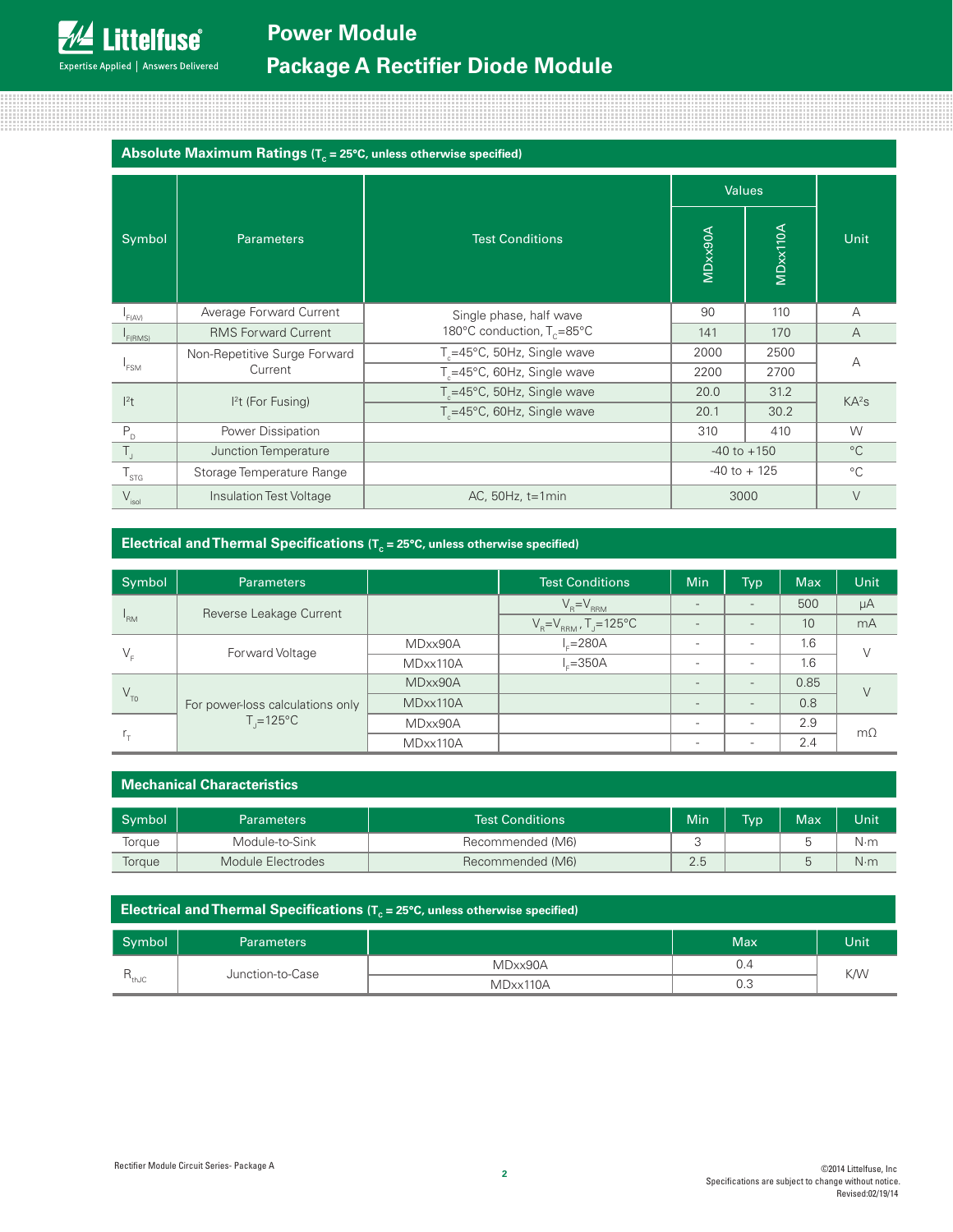#### **Figure 1: Forward current vs.voltage drop**

**Littelfuse**®

Expertise Applied | Answers Delivered



#### **Figure 3: Forward current vs.Case temperature**



Figure 5: Power dissipation vs. I<sub>F(AV)</sub> for MDxx90A



#### **Figure 2: Max Non-Repetitive Forward Surge Current**



#### **Figure 4: Transient Thermal Impedance**



#### Figure 5: Power dissipation vs. I<sub>F(AV)</sub> for MDxx110A